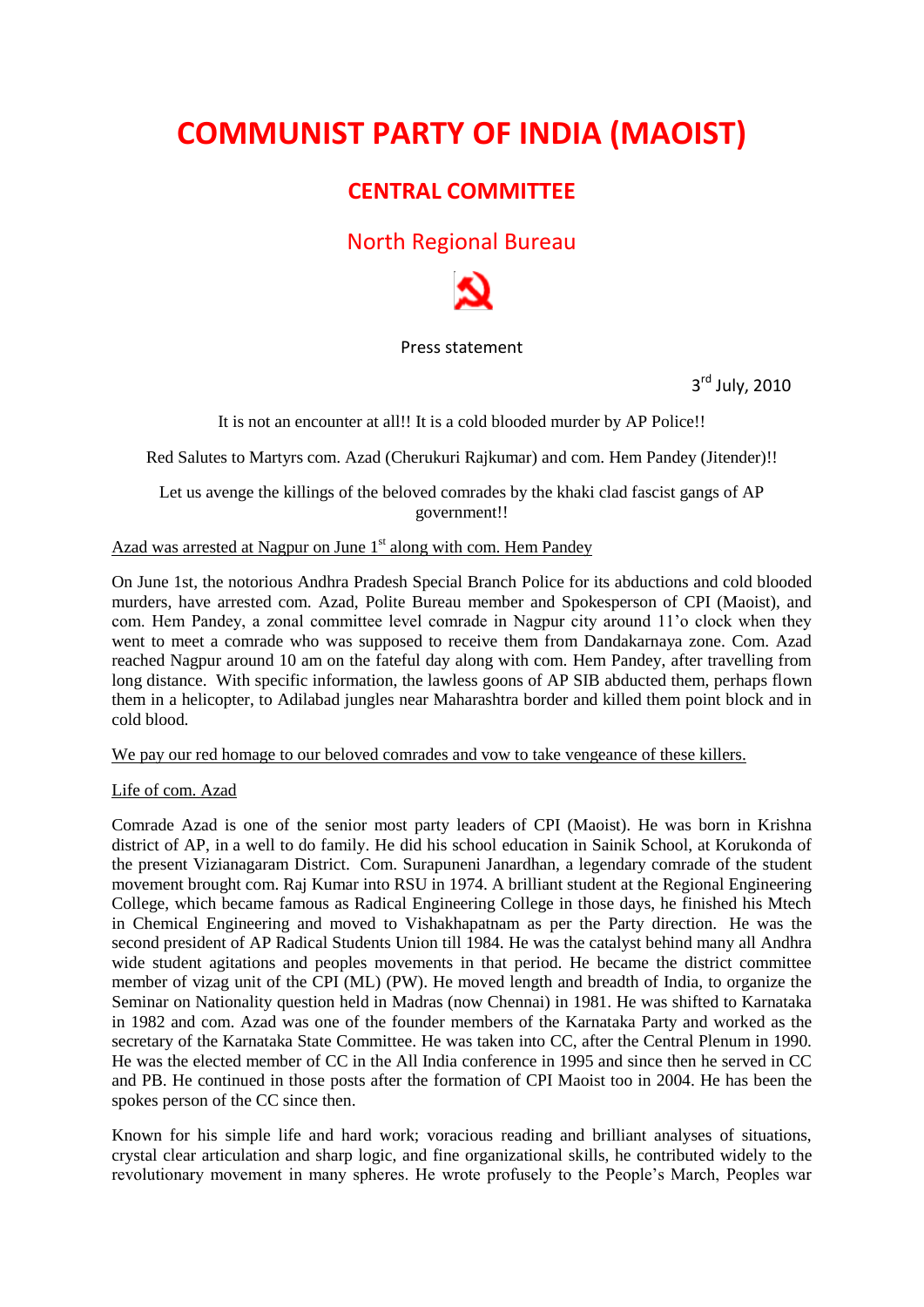(theoretical organ of the CPI (Maoist), and to the Maoist Information Bulletin. He wrote a fine critique of the intellectuals of AP, who got disillusioned and lost faith in revolutionary movement after the 1990 events of collapse of soviet imperialism and its satellite regimes.

In his death, the Indian revolutionary movement lost an exemplary comrade and a shining star, who served the movement more than three and half decades.

Just before his last journey, he received questions for interview from a well known magazine. He replied that he was in the journey and would send the answers as early as possible.

#### It is not Sukhdev, but com. Hem Pandey of Uttarakhand who was killed by APSIB

Com. Hem Pandey, 30, hailed from a nearby village of Pithoragarh town of Uttarakhand State. He did his MA history in Nainital University and got himself registered in PhD. While he was in college, he was active member of AISA, and slowly realizing he pseudo revolutionary character of AISA politics, he moved to the radical groups, later in 2001 he joined the then CPI (ML) (PW). He organized peasantry in the mountainous villages in Almora district, taking up umpteen numbers of issues of peasantry, including the problems arose out of Binsar Sanctuary. Soft-spoken, bespectacled, lean and energetic Com. Hem won the love of people of that region. He was moved into more important works in 2005. He had done his new assignments with patience and endurance. His appetite for learning new things, reading more and more, and zeal for penning his ideas are things for the emulation for all the revolutionaries. He has written various articles to newsmagazines under various pen names. We request the civil rights organisations to demand the A P police to send the body of com. Hem Pandey to his bereaved mother who is in Haldwani, Uttarakhand state, who is his sole surviving parent.

#### APSIB- the Indian avatar of Mossad

The Andhra Pradesh Special Intelligence Bureau, which has been partially trained partially by the Mossad, has acquired the notoriety of its master trainer-Mossad, in India. It has been moving across the state borders, and conducting abductions and cold blooded murders with impunity. This is all happening with clear blessings of Manmohan- Sonia and Chidambaram. This fascist gang has established its tentacles all over India, resorting the killings of revolutionaries, scoffing at the recent AP high court judgement that all encounters are to be first booked as murders under IPC 302, Ultimaely these killers will be taken to task by the revolutionary masses.

### Will Chidambaram expect CPI (Maoist) to sit for talks with his blood on his hands of com. Azad and com. Hem Pandey?

CPI (Maoist) never contested or raised any hue and cry in the case of real encounters. The AP Police is resorting to globbeian lies, not believed even by gullible. CPI (Maoist) stood for truth and accountability to the people, and always stated facts. There is no such programme of Azad going to Sarkepally forest of Adilabad. Azad was going to discuss with our comrades, inter alia, the concrete proposals of well meaning people like Swamy Agnivesh about particular dates for the mutual cease fire. He was a carrying the confidential letter of Swamy Agnivesh written to Azad dated-  $26<sup>th</sup>$  June 2010. Will Chidambaram expect CPI (Maoist) to sit for talks with his blood on his hands of com. Azad and com. Hem Pandey? He calls repeatedly to us to abjure violence? Killing the unarmed comrades by AP Police with your blessings – is it not like devils chanting scriptures?

#### White lies by AP Police

When there is no movement and organization in Adilabad, what is the necessity of Azad going to Azad? That the police found AK47 is again white lie. He alighted from a train around 10 am along with com. Hem Pandey in Nagpur Station, and was caught by the APSIB unarmed. Is the government following its own constitution of article 21? Is the government following kernel of the Geneva Convention that "defenceless persons" should not be harmed? Is it not utter hypocrisy and hoax that on one hand the government is placing the prevention of torture bill and the police every minute resorting to the torture of the detained? It is a concocted story of encounter repeated ad nauseum, by